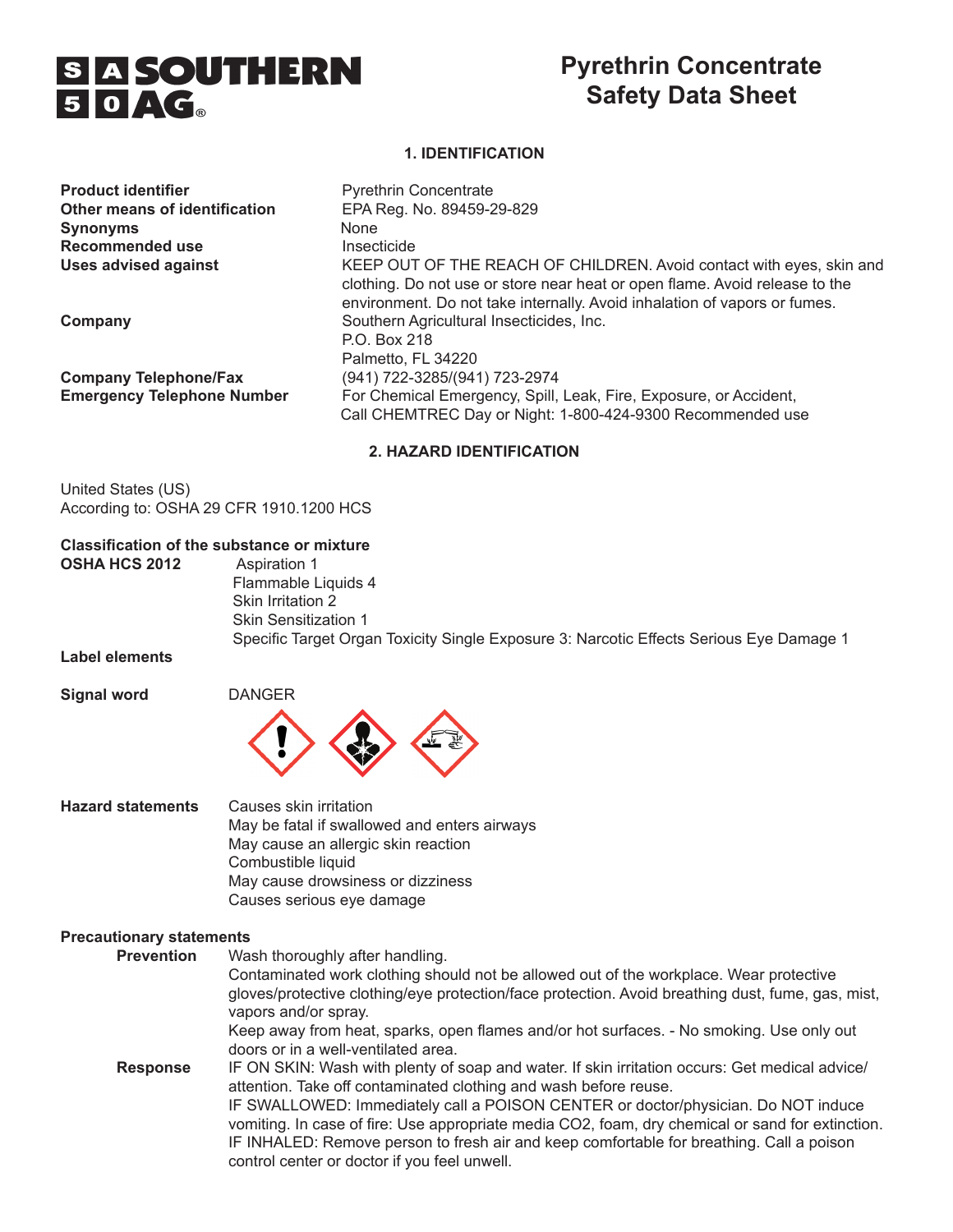| <b>Storage/Disposal</b>                                           | IF IN EYES: Rinse cautiously with water for several minutes. Remove contact lenses,<br>if present and easy to do. Continue rinsing. Immediately call a POISON CENTER or doctor/<br>physician.<br>Dispose of content and/or container in accordance with local, regional, national, and/or interna-<br>tional regulations.<br>Store in a well-ventilated place. Keep cool. Store locked up.<br>Store in a well-ventilated place. Keep container tightly closed.<br>Keep cool. |  |  |
|-------------------------------------------------------------------|------------------------------------------------------------------------------------------------------------------------------------------------------------------------------------------------------------------------------------------------------------------------------------------------------------------------------------------------------------------------------------------------------------------------------------------------------------------------------|--|--|
| <b>Other hazards</b><br>OSHA HCS 2012                             |                                                                                                                                                                                                                                                                                                                                                                                                                                                                              |  |  |
|                                                                   | This product is highly toxic to bees exposed to direct treatment on blooming crops or weeds.<br>This product is toxic to aquatic organisms including fish and invertebrates. Under United States<br>Regulations (29 CFR 1910.1200 - Hazard Communication Standard), this product is considered<br>hazardous.                                                                                                                                                                 |  |  |
|                                                                   | 3. COMPOSITION/INFORMATION ON INGREDIENTS                                                                                                                                                                                                                                                                                                                                                                                                                                    |  |  |
| <b>Substances</b>                                                 | Material does not meet the criteria of a substance.                                                                                                                                                                                                                                                                                                                                                                                                                          |  |  |
| <b>Mixtures</b>                                                   |                                                                                                                                                                                                                                                                                                                                                                                                                                                                              |  |  |
|                                                                   | <b>Composition</b>                                                                                                                                                                                                                                                                                                                                                                                                                                                           |  |  |
| <b>Chemical Name</b>                                              | $\frac{0}{0}$<br><b>Identifiers</b>                                                                                                                                                                                                                                                                                                                                                                                                                                          |  |  |
| Pyrethrins                                                        | CAS:8003-34-7<br>0.96%                                                                                                                                                                                                                                                                                                                                                                                                                                                       |  |  |
| Piperonyl butoxide<br>Distillates (petroleum), hydrotreated light | CAS:51-03-6<br>9.60%<br>CAS:64742-47-8<br>81.44%                                                                                                                                                                                                                                                                                                                                                                                                                             |  |  |
| Nonylphenol, ethoxylated                                          | 8.00%<br>Proprietary                                                                                                                                                                                                                                                                                                                                                                                                                                                         |  |  |
|                                                                   | <b>4. FIRST-AID MEASURES</b>                                                                                                                                                                                                                                                                                                                                                                                                                                                 |  |  |
|                                                                   |                                                                                                                                                                                                                                                                                                                                                                                                                                                                              |  |  |
| <b>Description of first aid measures</b><br><b>Inhalation</b>     | IF INHALED: If breathing is difficult, remove person to fresh air and keep at rest in a position<br>comfortable for breathing. Call a POISON CENTER or doctor/physician if you feel unwell.                                                                                                                                                                                                                                                                                  |  |  |
| <b>Skin</b>                                                       | IF ON SKIN: Wash with plenty of soap and water. If irritation or rash occurs, get medical advice/<br>attention. Take off contaminated clothing and wash before reuse.                                                                                                                                                                                                                                                                                                        |  |  |
| <b>Eye</b>                                                        | IF IN EYES: Rinse cautiously with water for several minutes. Remove contact lenses, if present<br>and easy to do. Continue rinsing. Immediately call a POISON CONTROL center or doctor.                                                                                                                                                                                                                                                                                      |  |  |
| Ingestion                                                         | IF SWALLOWED: Immediately call a poison control center or doctor. Aspiration hazard - if<br>swallowed, do NOT induce vomiting.                                                                                                                                                                                                                                                                                                                                               |  |  |
|                                                                   | Most important symptoms and effects, both acute and delayed<br>Aspiration hazard, causes serious eye damage, causes skin irritation, may cause an allergic skin<br>reaction in individuals with a sensitivity to piperonyl butoxide, may cause dizziness and/or<br>drowsiness if inhaled. Refer to Section 11 - Toxicological Information.                                                                                                                                   |  |  |
| <b>Notes to Physician</b>                                         | Indication of any immediate medical attention and special treatment needed<br>Contains petroleum distillate vomiting may cause aspiration pneumonia. Treat symptomati-<br>cally and supportively.                                                                                                                                                                                                                                                                            |  |  |
|                                                                   | <b>5. FIRE-FIGHTING MEASURES</b>                                                                                                                                                                                                                                                                                                                                                                                                                                             |  |  |
|                                                                   |                                                                                                                                                                                                                                                                                                                                                                                                                                                                              |  |  |
| <b>Extinguishing media</b>                                        | Suitable Extinguishing Media LARGE FIRE: Water spray, fog or regular foam.<br>SMALL FIRES: Dry chemical, CO2, sand or regular foam.                                                                                                                                                                                                                                                                                                                                          |  |  |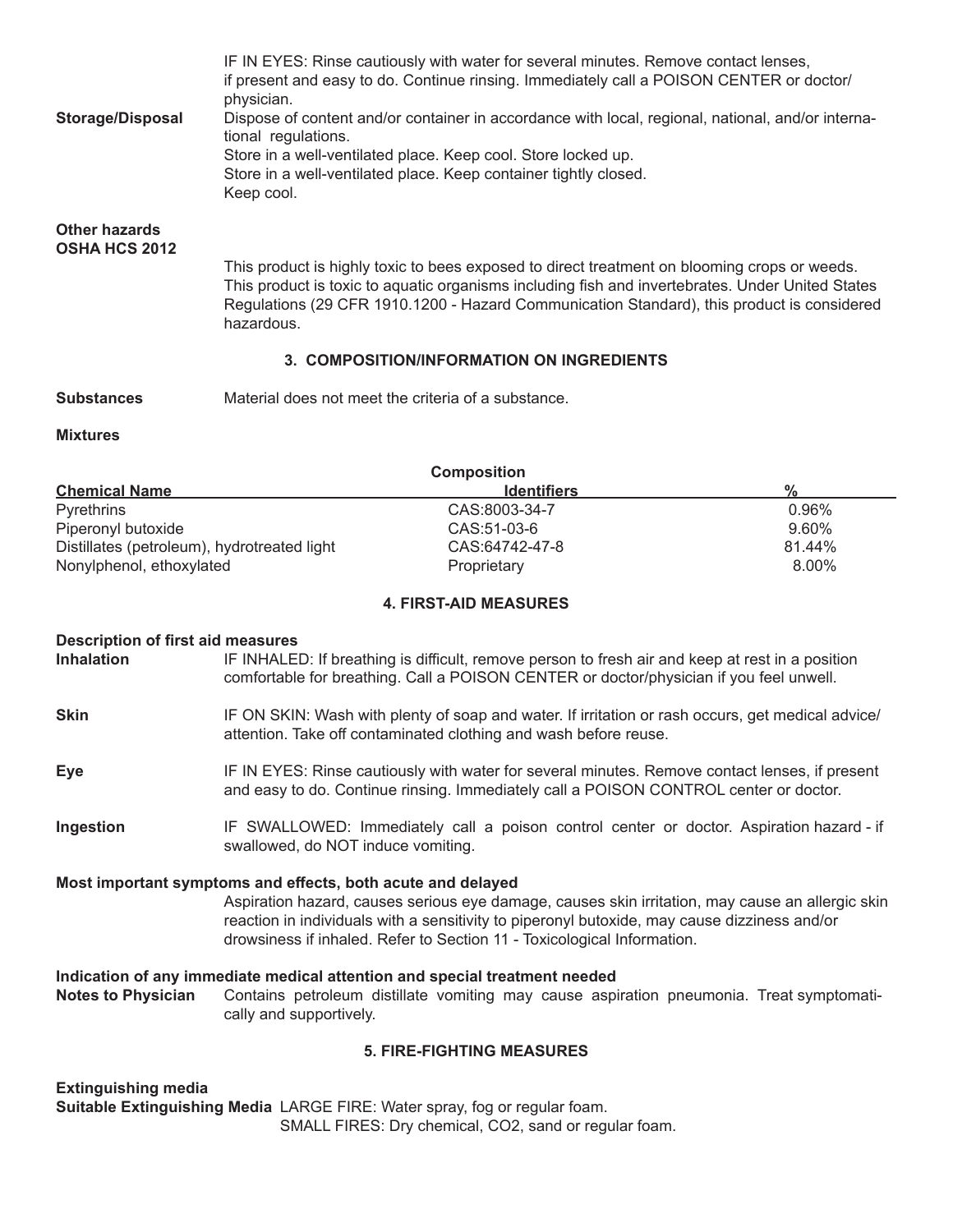| <b>Unsuitable Extinguishing Media</b><br><b>Firefighting Procedures</b>        | Avoid heavy hose streams.<br>Do not allow fire fighting water to escape into waterways or sewers.<br>LARGE FIRES: Dike fire control water for later disposal; do not scatter the<br>material.<br>LARGE FIRES: Move containers from fire area if you can do it without risk.<br>Stay upwind.<br>Ventilate closed spaces before entering. Do not breathe gas/fumes/vapor/spray. |
|--------------------------------------------------------------------------------|-------------------------------------------------------------------------------------------------------------------------------------------------------------------------------------------------------------------------------------------------------------------------------------------------------------------------------------------------------------------------------|
| Special hazards arising from the substance or mixture                          |                                                                                                                                                                                                                                                                                                                                                                               |
| Unusual Fire and Explosion Hazards Combustible liquid.                         | Containers may explode when heated.<br>Liquid will float and may re-ignite on surface of water.                                                                                                                                                                                                                                                                               |
| <b>Hazardous Combustion Products</b><br><b>Advice for firefighters</b>         | Combustible liquid - may produce carbon dioxide and/or carbon monoxide.<br>Wear positive pressure self-contained breathing apparatus (SCBA).                                                                                                                                                                                                                                  |
|                                                                                | <b>6. ACCIDENTAL RELEASE MEASURES</b>                                                                                                                                                                                                                                                                                                                                         |
| <b>Personal Precautions</b>                                                    | Personal precautions, protective equipment and emergency procedures<br>Do not walk through spilled material. Ventilate enclosed areas. Wear appropriate<br>personal protective equipment, avoid direct contact.                                                                                                                                                               |
| <b>Emergency Procedures</b>                                                    | ELIMINATE all ignition sources (no smoking, flares, sparks or flames in immedi-<br>ate area). Ventilate closed spaces before entering. Avoid release into the<br>environment.                                                                                                                                                                                                 |
| <b>Environmental precautions</b>                                               | LARGE SPILLS: Prevent entry into waterways, sewers, basements or confined<br>areas.                                                                                                                                                                                                                                                                                           |
| Methods and material for containment and cleaning up                           |                                                                                                                                                                                                                                                                                                                                                                               |
| <b>Containment/Clean-up Measures</b>                                           | Absorb spills with an inert material, clay granules or other inert absorbent<br>material and put in container for disposal. All equipment used when handling<br>the product must be grounded. LARGE SPILLS: Dike far ahead of spill for later<br>disposal.<br>Stop leak if you can do it without risk.                                                                        |
|                                                                                | 7. HANDLING AND STORAGE                                                                                                                                                                                                                                                                                                                                                       |
| <b>Precautions for safe handling</b><br><b>Handling</b>                        | Keep away from fire - No Smoking. Avoid breathing fumes. Use only in well venti-<br>lated areas. Wear appropriate personal protective equipment, avoid<br>direct contact.                                                                                                                                                                                                     |
| Conditions for safe storage, including any incompatibilities<br><b>Storage</b> | Store locked up. Store in a cool/low-temperature, well-ventilated dry place away<br>from heat and ignition sources. Keep from freezing. Protect from sunlight. Do not<br>expose to temperatures exceeding 50°C/122°F                                                                                                                                                          |
| <b>Incompatible Materials or Ignition</b><br><b>Sources</b>                    | Heat, sparks, open flame.                                                                                                                                                                                                                                                                                                                                                     |
| <b>Other Information</b>                                                       | See product label for additional information.                                                                                                                                                                                                                                                                                                                                 |
|                                                                                | 8. EXPOSURE CONTROLS/PERSONAL PROTECTION                                                                                                                                                                                                                                                                                                                                      |

| <b>Control parameters</b>         |                    |
|-----------------------------------|--------------------|
| <b>Exposure Limits/Guidelines</b> | No data available. |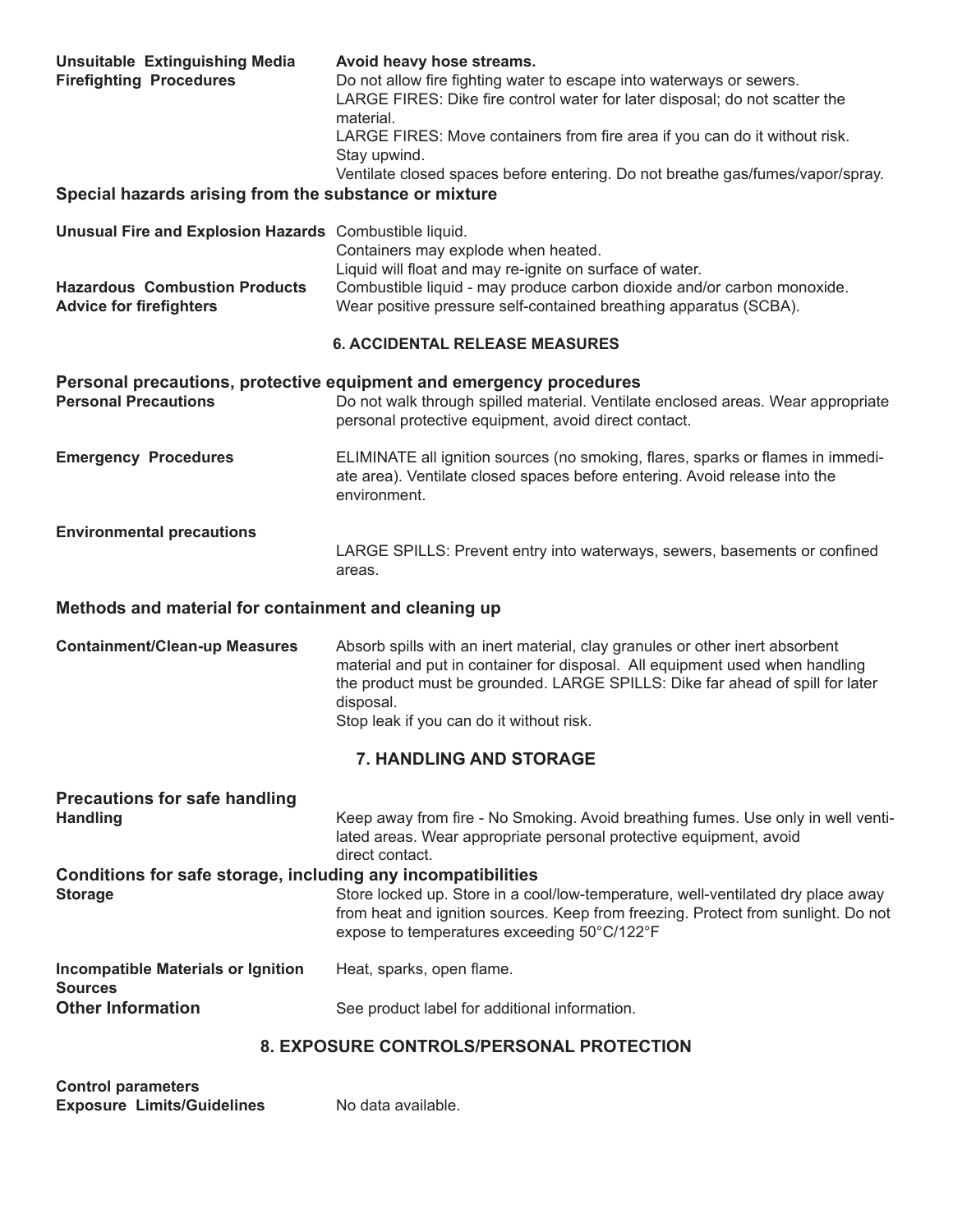| <b>Exposure Limits/Guidelines</b> |               |              |              |             |  |
|-----------------------------------|---------------|--------------|--------------|-------------|--|
|                                   | <b>Result</b> | <b>ACGIH</b> | <b>NIOSH</b> | OSHA        |  |
| Pyrethrins                        | ™As           | 5 mg/m3 TWA  | 5 mg/m3 TWA  | 5 mg/m3 TWA |  |
| $(8003 - 34 - 7)$                 |               |              |              |             |  |

### **Exposure Limits Supplemental**

#### **ACGIH**

•Pyrethrins (8003-34-7): TLV Basis - Critical Effects: (liver damage; lower respiratory tract irritation)

**Engineering Measures/Controls** Use adequate ventilation to remove vapors (fumes, dust, etc.)

#### **Personal Protective Equipment Pictograms**



**Respiratory** In case of insufficient ventilation, wear suitable respiratory equipment. Not required with normal use. How ever, mixers, loaders, applicators and other handlers must wear respiratory protection with P or R filters.

**Eye/Face** Wear chemical splash safety goggles.

- **Hands** Wear appropriate gloves.
- **Skin/Body** If prolonged exposure is anticipated, it is recommended for handlers to wear appropriate clothing to prevent skin contact.

| <b>Environmental Exposure Controls</b><br>Controls should be engineered to prevent release to the environment, |                                                                         |
|----------------------------------------------------------------------------------------------------------------|-------------------------------------------------------------------------|
|                                                                                                                | including procedures to prevent spills, atmospheric release and release |
|                                                                                                                | to waterways.                                                           |

# **Other Information** See product label for specific use PPE instructions.

#### **9. PHYSICAL AND CHEMICAL PROPERTIES**

#### **Information on Physical and Chemical Properties**

| <b>Material Description</b>                              |                                     |                              |                         |
|----------------------------------------------------------|-------------------------------------|------------------------------|-------------------------|
| <b>Physical Form</b>                                     | Liquid                              | Appearance/Description       | Yellow to amber liquid. |
| Color                                                    | Yellow to amber.                    | Odor                         | Pleasant woodsy.        |
| Odor Threshold No data available                         |                                     |                              |                         |
| <b>General Properties</b>                                |                                     |                              |                         |
| <b>Boiling Point</b>                                     | No data available                   | Melting Point/Freezing Point | No data available       |
| Decomposition Temperature                                | No data available                   | рH                           | No data available       |
| Specific Gravity/Relative Density 6.8 lb/gal (0.82 g/ml) |                                     | Density                      | No data available       |
| <b>Water Solubility</b>                                  | insoluble                           | Viscosity                    | No data available       |
| <b>Critical Temperature</b>                              | No data available                   |                              |                         |
| <b>Volatility</b>                                        |                                     |                              |                         |
| Vapor Pressure                                           | No data available                   | <b>Vapor Density</b>         | No data available       |
| <b>Evaporation Rate</b>                                  | No data available                   |                              |                         |
| <b>Flammability</b>                                      |                                     |                              |                         |
| <b>Flash Point</b>                                       | 152 F(66.6667 C) CC<br>(Closed Cup) | UEL                          | 7.0 (solvent)           |
| LEL                                                      | 0.6 (solvent)                       | Autoignition                 | No data available       |
| Flammability (solid, gas)                                | No data available                   |                              |                         |
| Environmental                                            |                                     |                              |                         |
| Octanol/Water Partition coefficient                      | No data available                   |                              |                         |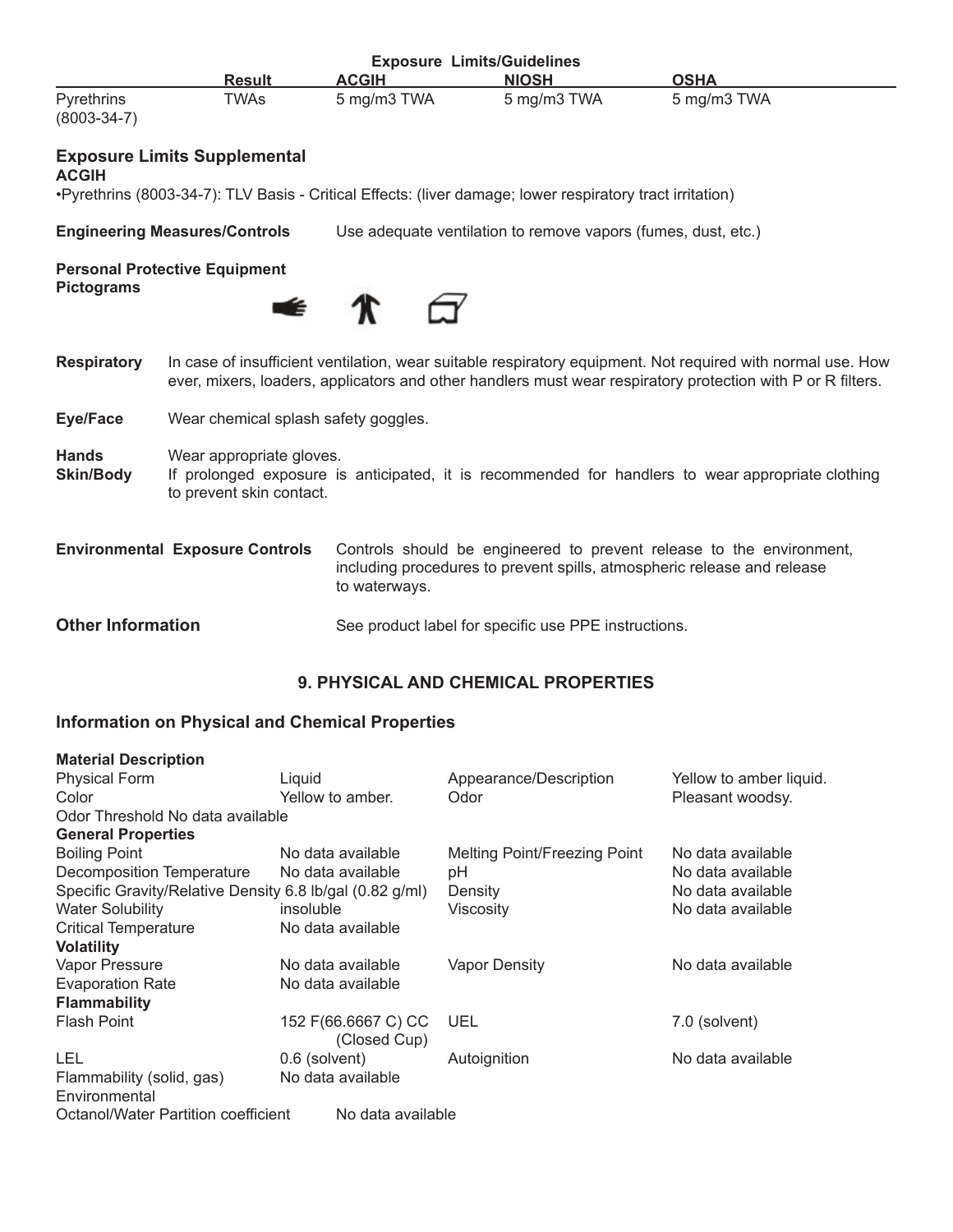# **10. STABILITY AND REACTIVITY**

| <b>Reactivity</b>                       | Non-reactive under normal handling and storage conditions.                                                                            |
|-----------------------------------------|---------------------------------------------------------------------------------------------------------------------------------------|
| <b>Chemical stability</b>               | Stable                                                                                                                                |
| Possibility of hazardous reactions      | Hazardous polymerization will not occur.                                                                                              |
| <b>Conditions to avoid</b>              | Direct sunlight. Do not freeze. Excessive heat >110°F. Heat, sparks,<br>open flame, other ignition sources, and oxidizing conditions. |
| Incompatible materials                  | Store away from oxidizers.                                                                                                            |
| <b>Hazardous decomposition products</b> | Carbon dioxide and possibly carbon monoxide.                                                                                          |

# **11. TOXICOLOGICAL INFORMATION**

**Components**

## **Information on toxicological effects**

| Pyrethrins (0.96%)<br>8003-34-7 | Acute Toxicity: Ingestion/Oral-Rat, adult female LD50 • 1030 mg/kg;<br>Ingestion/Oral-Rat, adult male LD50 • 2370 mg/kg; Inhalation-Rat LC50 •<br>3.4 mg/L; Skin-Rat LD50 • 2000 mg/kg           |
|---------------------------------|--------------------------------------------------------------------------------------------------------------------------------------------------------------------------------------------------|
| Piperonyl butoxide (9.6%)       | Acute Toxicity: Ingestion/Oral-Rat • 4300 mg/kg; Inhalation-<br>Rat $\cdot$ >5 mg/L 4<br>Irritation: Eye-Rabbit · Essentially non-irritating; Skin-Rabbit ·<br><b>Essentially non-irritating</b> |

| <b>GHS Properties</b>     |                                  | <b>Classification</b>                                                                                                                                                                          |  |
|---------------------------|----------------------------------|------------------------------------------------------------------------------------------------------------------------------------------------------------------------------------------------|--|
|                           | Respiratory sensitization        | OSHA HCS 2012 • Classification criteria not met                                                                                                                                                |  |
|                           | Serious eye damage/Irritation    | OSHA HCS 2012 · Serious Eye Damage 1                                                                                                                                                           |  |
| Acute toxicity            |                                  | OSHA HCS 2012 • Acute Toxicity - Dermal - Classification criteria not met; Acute Toxicity<br>Inhalation - Classification criteria not met; Acute Toxicity - Oral - Classification criteria not |  |
|                           |                                  | met                                                                                                                                                                                            |  |
| <b>\Aspiration Hazard</b> |                                  | OSHA HCS 2012 · Aspiration 1                                                                                                                                                                   |  |
| Carcinogenicity           |                                  | OSHA HCS 2012 • Classification criteria not met                                                                                                                                                |  |
|                           | Skin corrosion/Irritation        | OSHA HCS 2012 . Skin Irritation 2                                                                                                                                                              |  |
| Skin sensitization        |                                  | OSHA HCS 2012 • Skin Sensitizer 1                                                                                                                                                              |  |
| STOT-RE                   |                                  | OSHA HCS 2012 • Classification criteria not met                                                                                                                                                |  |
| STOT-SE                   |                                  | OSHA HCS 2012 • Specific Target Organ Toxicity Single Exposure 3: Narcotic Effects                                                                                                             |  |
|                           | <b>Toxicity for Reproduction</b> | OSHA HCS 2012 • Classification criteria not met                                                                                                                                                |  |
|                           | <b>Germ Cell Mutagenicity</b>    | OSHA HCS 2012 · Not classified - data lacking                                                                                                                                                  |  |
| <b>Inhalation</b>         | <b>Potential Health Effects</b>  |                                                                                                                                                                                                |  |
|                           | Acute (Immediate)                | May cause drowsiness and dizziness.                                                                                                                                                            |  |
|                           | <b>Chronic (Delayed)</b>         | No data available                                                                                                                                                                              |  |
| <b>Skin</b>               |                                  |                                                                                                                                                                                                |  |
|                           | <b>Acute (Immediate)</b>         | •May cause an allergic reaction in individuals with a sensitivity to piperonyl butoxide.<br>Causes skin irritation.                                                                            |  |
|                           | <b>Chronic (Delayed)</b>         | No data available                                                                                                                                                                              |  |
| <b>Eye</b>                |                                  |                                                                                                                                                                                                |  |
|                           | <b>Acute (Immediate)</b>         | Causes serious eye damage.                                                                                                                                                                     |  |
|                           | Chronic (Delayed)                | No data available                                                                                                                                                                              |  |
| Ingestion                 |                                  |                                                                                                                                                                                                |  |
|                           | <b>Acute (Immediate)</b>         | Aspiration hazard - small amounts of liquid aspirated into the lungs during ingestion or                                                                                                       |  |
|                           |                                  | from vomiting may cause chemical pneumonitis or pulmonary edema.                                                                                                                               |  |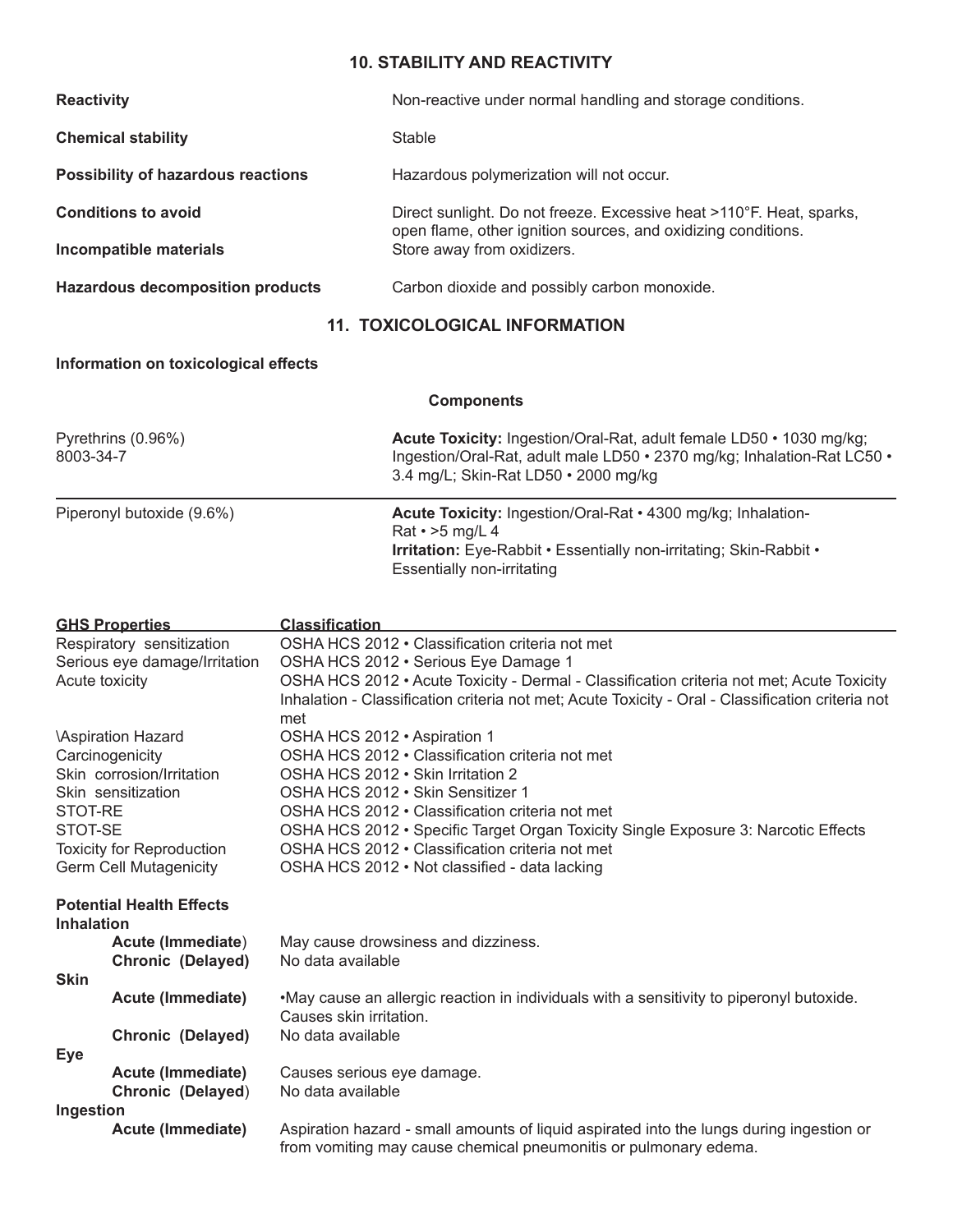| <b>Chronic (Delayed)</b><br><b>Mutagenic Effects</b> | No data available<br>Piperonyl butoxide was not genotoxic in several tests, including the Ames mutagenicity<br>assay, chromosome aberration in Chinese hamster ovary (CHO) cells, CHO/HGPRT<br>assay with S9 activation and in the unscheduled DNA synthesis (UDS) assay in cultured<br>human liver cells. Pyrethrins were not found to be genotoxic and did not damage<br>DNA in any study conducted which included: Ames assay, chromosome aberration in<br>Chinese hamster ovaries (CHO) cells and in the unscheduled DNA synthesis (UNS)<br>assay in cultured human liver cells. |
|------------------------------------------------------|--------------------------------------------------------------------------------------------------------------------------------------------------------------------------------------------------------------------------------------------------------------------------------------------------------------------------------------------------------------------------------------------------------------------------------------------------------------------------------------------------------------------------------------------------------------------------------------|
| <b>Carcinogenic Effects</b>                          | Piperonyl butoxide is not classified as carcinogen by NTP, IARC and OSHA.<br>Pyrethrins are not listed as a carcinogen by OSHA, IARC, or NTP.                                                                                                                                                                                                                                                                                                                                                                                                                                        |
| <b>Reproductive Effects</b>                          | Pyrethrins did not produce any birth defects or adverse effects on reproductive<br>parameters in tests with rats and rabbits.                                                                                                                                                                                                                                                                                                                                                                                                                                                        |

# **12. ECOLOGICAL INFORMATION**

**Toxicity**

|                                                                    |           | <b>Components</b>                                                                                                                                                                                                                                                                                                                                                                                                                    |  |  |  |
|--------------------------------------------------------------------|-----------|--------------------------------------------------------------------------------------------------------------------------------------------------------------------------------------------------------------------------------------------------------------------------------------------------------------------------------------------------------------------------------------------------------------------------------------|--|--|--|
| Pyrethrins (0.96%)                                                 | 8003-34-7 | Aquatic Toxicity-Fish: 96 Hour(s) LC50 Rainbow trout 0.0051 mg/L [Acute] 96<br>Hour(s) LC50 Sheepshead minnow 0.016 mg/L [Acute]<br>96 Hour(s) NOEC Fathead minnow 0.0019 mg/L [Chronic]<br>NOEC Sheepshead minnow 0.0059 mg/L [estimated chronic]<br>Aquatic Toxicity-Crustacea: NOEC Daphnia magna 0.00086 mg/L [Chronic]<br>NOEC Mysid shrimp 0.0001 mg/L [Estimated chronic]<br>96 Hour(s) LC50 Mysid Shrimp 0.0014 mg/L [Acute] |  |  |  |
| Distillates (petroleum), 64742-47-8<br>hydrotreated light (81.44%) |           | 48 Hour(s) LC50 Water Flea Daphnia magna 0.0116 mg/L [Acute]<br>Aquatic Toxicity-Fish: 96 Hour(s) LC50 Rainbow Trout 2.9 mg/L [Acute] 96<br>Hour(s) LC50 Lepomis macrochirus 2.2 mg/L [Acute]                                                                                                                                                                                                                                        |  |  |  |
| <b>Persistence and degradability</b>                               |           | Pyrethrins have low persistence in the environment due to rapid breakdown in<br>presence of UV light.                                                                                                                                                                                                                                                                                                                                |  |  |  |
| <b>Bioaccumulative potential</b>                                   |           | No data available.                                                                                                                                                                                                                                                                                                                                                                                                                   |  |  |  |
| <b>Mobility in Soil</b>                                            |           | Pyrethrins are relatively immobile in soil.                                                                                                                                                                                                                                                                                                                                                                                          |  |  |  |
| Other adverse effects<br><b>Potential Environmental Effects</b>    |           | This product is toxic to aquatic organisms, including fish and invertebrates. This<br>product is highly toxic to bees exposed to direct treatment. Care should be taken<br>to avoid contamination of the environment.                                                                                                                                                                                                                |  |  |  |
| <b>Waste treatment methods</b>                                     |           | <b>13. DISPOSAL CONSIDERATIONS</b>                                                                                                                                                                                                                                                                                                                                                                                                   |  |  |  |
|                                                                    |           |                                                                                                                                                                                                                                                                                                                                                                                                                                      |  |  |  |
| <b>Product waste</b>                                               |           | Dispose of content and/or container in accordance with local, regional, national,<br>and/or international regulations. Wastes resulting from the use of this product<br>may be disposed of on site or at an approved waste disposal facility. Do<br>not contaminate water by disposal.                                                                                                                                               |  |  |  |
| <b>Packaging waste</b>                                             |           | Dispose of content and/or container in accordance with local, regional, national,<br>and/or international regulations. See product label for disposal instructions.                                                                                                                                                                                                                                                                  |  |  |  |

#### 14. TRANSPORTATION INFORMATION

|                  | UN     |                                                                                 |                                      |               |                          |  |
|------------------|--------|---------------------------------------------------------------------------------|--------------------------------------|---------------|--------------------------|--|
|                  | number | UN proper shipping name                                                         | <b>Transport</b><br>hazard class(es) | Packing group | Environmental<br>hazards |  |
| <b>DOT</b>       | None   | Not regulated (for packages <104 lbs.)                                          | None                                 | None          | Not Applicable           |  |
| <b>IMO/IMDG</b>  | UN3082 | Environmentally Hazardous Substance,<br>Liquid (Pyrethrins, piperonyl butoxide) | 9                                    | Ш             | Marine Pollutant         |  |
| <b>IATA/ICAO</b> | UN3082 | Environmentally Hazardous Substance,<br>Liquid (Pyrethrins, piperonyl butoxide) |                                      | Ш             | Acute Aquatic Toxicity   |  |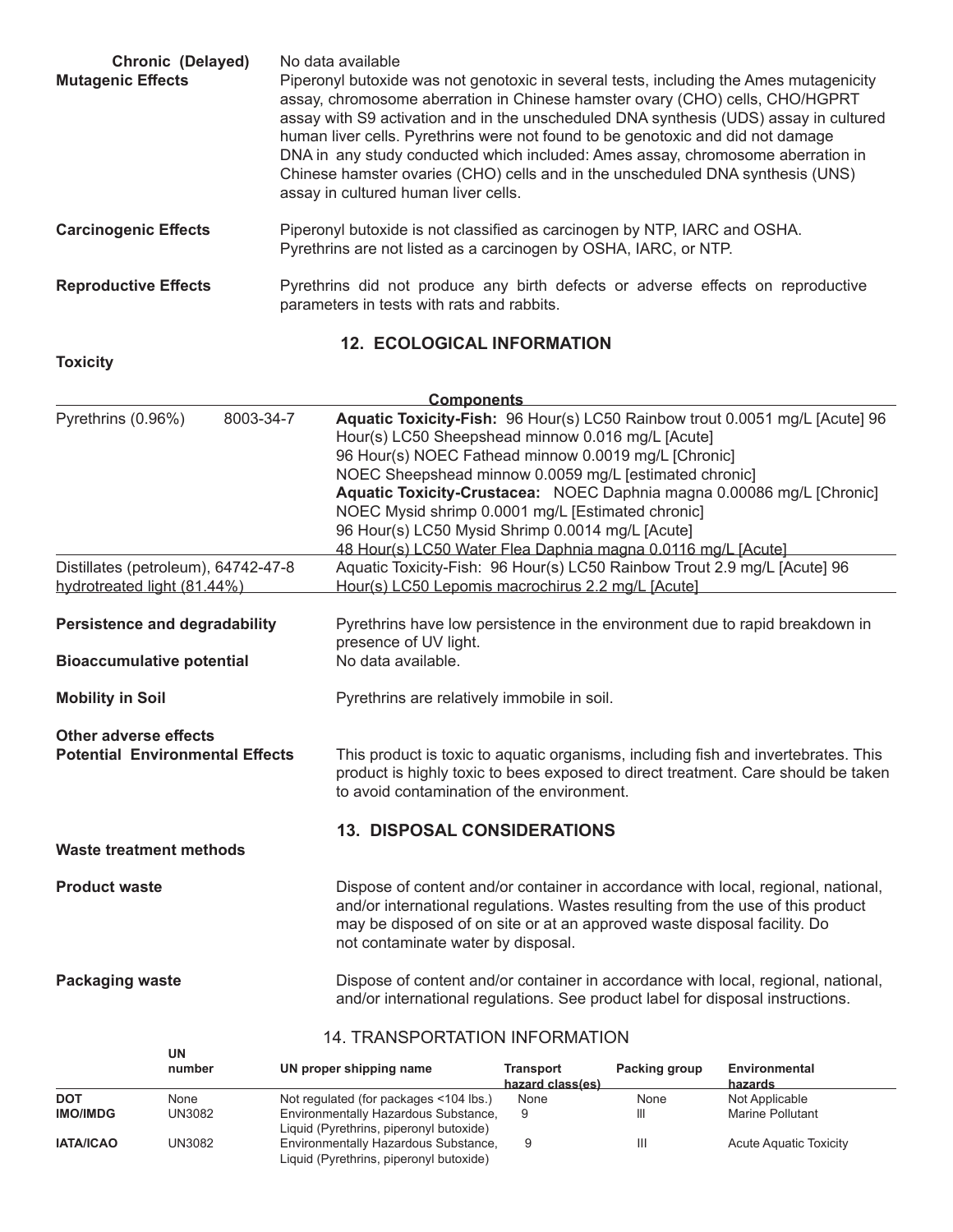**Special precautions for user** None specified.

|                                                          |                  | Transport in bulk according to Annex II of MARPOL 73/78 and the IBC Code No data available                                                                                                                                                                                                                                                                                                                                                                                                                                                                                                                                                                                                                                                                                                                                                                                                                                                                                                                                                                                                                                                                                                                                                                                                                                                                                                                                    |  |  |  |  |
|----------------------------------------------------------|------------------|-------------------------------------------------------------------------------------------------------------------------------------------------------------------------------------------------------------------------------------------------------------------------------------------------------------------------------------------------------------------------------------------------------------------------------------------------------------------------------------------------------------------------------------------------------------------------------------------------------------------------------------------------------------------------------------------------------------------------------------------------------------------------------------------------------------------------------------------------------------------------------------------------------------------------------------------------------------------------------------------------------------------------------------------------------------------------------------------------------------------------------------------------------------------------------------------------------------------------------------------------------------------------------------------------------------------------------------------------------------------------------------------------------------------------------|--|--|--|--|
| <b>Other information</b>                                 | <b>DOT</b>       | Environmental Hazards: RQ (Pyrethrins = 1 lb).                                                                                                                                                                                                                                                                                                                                                                                                                                                                                                                                                                                                                                                                                                                                                                                                                                                                                                                                                                                                                                                                                                                                                                                                                                                                                                                                                                                |  |  |  |  |
|                                                          | <b>IMO/IMDG</b>  | No data available                                                                                                                                                                                                                                                                                                                                                                                                                                                                                                                                                                                                                                                                                                                                                                                                                                                                                                                                                                                                                                                                                                                                                                                                                                                                                                                                                                                                             |  |  |  |  |
|                                                          | <b>IATA/ICAO</b> | No data available                                                                                                                                                                                                                                                                                                                                                                                                                                                                                                                                                                                                                                                                                                                                                                                                                                                                                                                                                                                                                                                                                                                                                                                                                                                                                                                                                                                                             |  |  |  |  |
|                                                          |                  | <b>15. REGULATORY INFORMATION</b>                                                                                                                                                                                                                                                                                                                                                                                                                                                                                                                                                                                                                                                                                                                                                                                                                                                                                                                                                                                                                                                                                                                                                                                                                                                                                                                                                                                             |  |  |  |  |
| <b>SARA Hazard Classifications</b>                       |                  | Safety, health and environmental regulations/legislation specific for the substance or mixture<br>SARA Title III Section 313, Acute                                                                                                                                                                                                                                                                                                                                                                                                                                                                                                                                                                                                                                                                                                                                                                                                                                                                                                                                                                                                                                                                                                                                                                                                                                                                                           |  |  |  |  |
| <b>FIFRA - Pesticide Labeling</b>                        |                  | This chemical is a pesticide product registered by the United States<br>Environmental Protection Agency and is subject to certain labeling requirements<br>under federal pesticide law. These requirements differ from the<br>classification criteria and hazard information required for safety data sheets<br>(SDS), and for workplace labels of non- pesticide chemicals. The hazard<br>information required on the pesticide label is reproduced below. The pesticide<br>label also includes other important information, including directions for use.                                                                                                                                                                                                                                                                                                                                                                                                                                                                                                                                                                                                                                                                                                                                                                                                                                                                   |  |  |  |  |
|                                                          |                  | <b>CAUTION</b>                                                                                                                                                                                                                                                                                                                                                                                                                                                                                                                                                                                                                                                                                                                                                                                                                                                                                                                                                                                                                                                                                                                                                                                                                                                                                                                                                                                                                |  |  |  |  |
| <b>Precautionary Statements</b><br>Hazards to Humans and |                  | KEEP OUT OF THE REACH OF CHILDREN.                                                                                                                                                                                                                                                                                                                                                                                                                                                                                                                                                                                                                                                                                                                                                                                                                                                                                                                                                                                                                                                                                                                                                                                                                                                                                                                                                                                            |  |  |  |  |
| <b>Domestic Animals</b>                                  |                  | Contains Petroleum Distillate. Harmful if absorbed through the skin. Avoid contact<br>with skin, eyes or clothing. Prolonged or frequently repeated skin contact may<br>cause allergic reactions in some individuals. Wash hands thoroughly with<br>soap and water after handling and before eating, drinking, chewing gum,<br>using tobacco or using the toilet.                                                                                                                                                                                                                                                                                                                                                                                                                                                                                                                                                                                                                                                                                                                                                                                                                                                                                                                                                                                                                                                             |  |  |  |  |
| <b>First Aid</b>                                         |                  | If on skin or clothing • Take off contaminated clothing. • Rinse skin immediately<br>with plenty of water for 1 5-20 minutes. • Call a Poison Control Center<br>or doctor for treatment advice. If swallowed • Immediately call a Poison Control<br>Center or doctor. • Do not induce vomiting unless told to do so by the Poison<br>Control Center or doctor. • Do not give any liquid to the person. • Do not<br>give anything by mouth to an unconscious person.<br>NOTE TO PHYSICIAN: Contains petroleum distillate - vomiting may cause<br>aspiration pneumonia.                                                                                                                                                                                                                                                                                                                                                                                                                                                                                                                                                                                                                                                                                                                                                                                                                                                         |  |  |  |  |
| <b>Environmental Hazards</b>                             |                  | For Terrestrial Applications: This product is toxic to aquatic organisms, including<br>fish and invertebrates. Drift and runoff may be hazardous to aquatic organisms in<br>water adjacent to treated areas. This product may contaminate water<br>through runoff. This product has a potential for runoff for several weeks after<br>application. Poorly draining soils and soils with shallow water tables are more<br>prone to produce runoff that contains this product. This product is highly toxic<br>to bees exposed to direct treatment on blooming crops or weeds.<br>Do not apply this product or allow it to drift to blooming crops or weeds while<br>bees are actively visiting the treatment area. Except as specified in the directions<br>for use, do not apply directly to water, to areas where surface water is present or<br>to intertidal areas below the mean high water mark. Do not contaminate water<br>when disposing of equipment wash-water or rinsate. For Wide Area Mosquito<br>Adulticide Applications: This pesticide is toxic to aquatic organisms, including fish<br>and invertebrates. Runoff from treated areas or deposition of spray droplets into<br>a body of water may be hazardous to fish and aquatic invertebrates.<br>When applying as a wide area mosquito adulticide, before making the first<br>application in a season, it is advisable to consult with the state or tribal |  |  |  |  |